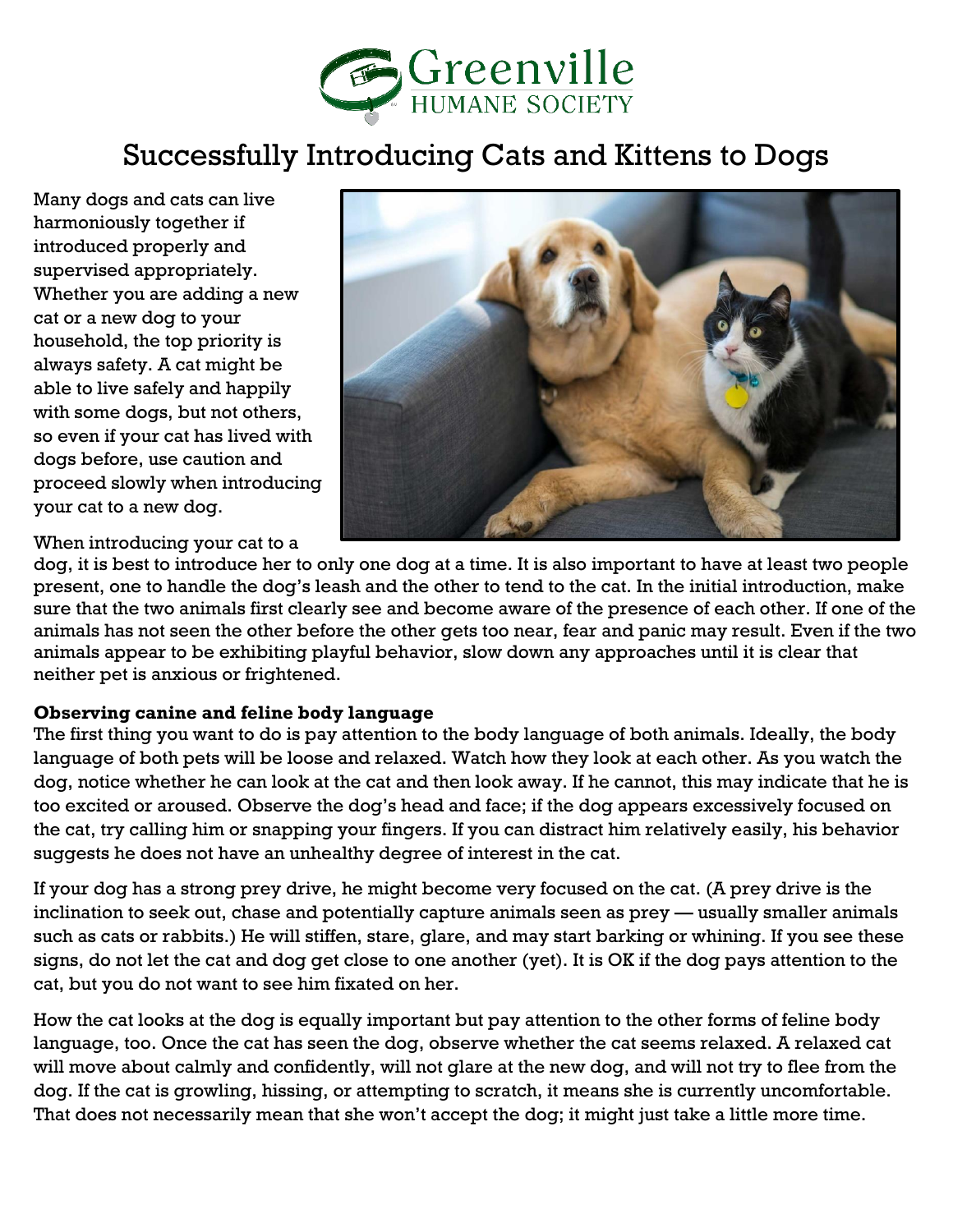Keep in mind that a new interaction or relationship may not succeed in the first few minutes or even the first few days. During the introductory period, you want to always supervise and be ready to separate the animals if any conflicts arise.

In addition, keep in mind that a cat's interaction with a dog can change depending on the environment. For example, your cat might be fine with the dog when they are inside the house, but outside in the yard, the cat may feel more exposed and therefore show more fear. The dog might fixate on the cat and start chasing her when they are outside together. So, be aware of their body language around each other in each new situation, until you know how they respond to each other.

### **Ways to introduce a cat to a dog**

You can introduce a cat to a dog in several different ways. Even if the cat has had experience with dogs and the dog has lived with a cat before, always proceed with caution. As mentioned above, it's best to have a "handler" for each pet. And again, if you have more than one dog, introduce each dog separately to the cat.

### **Here are some basic steps for introducing a cat and a dog:**

Before starting the introduction, let your new family member settle in by confining him or her to an enclosed area of the house for a few days.

Start exposure through a single, closed, solid door. The dog and cat won't be able to see each other, but they will be able to hear and smell each other. Start with very short exposure (less than a minute) and gradually prolong the duration of the sessions.

Next, let them see each other at a distance, through a barrier like a strong gate or a screen door. A double barrier is recommended at first. Don't use glass doors, since some dogs get anxious when they can see but can't smell or hear the other animal. If the dog is large or especially enthusiastic, have him leashed as an extra precaution. Working at a distance helps both animals get used to each other at their own pace. Again, start with short sessions of letting them see each other, and gradually lengthen the sessions.

Watch the body language of both pets to get clues about how they are feeling. If you notice any signs of stress, stop and allow them to calm down. Then try again later with shorter sessions and more distance between them.

If there are no signs of stress, work on training the dog to give you eye contact and calm behavior whenever the cat is visible.

When the cat and dog no longer respond to each other when they see each other from behind the barrier, start doing sessions with no barrier, but with the dog securely on leash (and muzzled for extra safety, if you wish, and if your dog has been trained to wear a muzzle).

For more detailed information on several different options for introducing cats and dogs, see "How to Introduce a Dog to a Cat."

## **Calming products for cats**

These products can help calm cats who are fearful, anxious or very excitable:

NurtureCALM 24/7 feline calming collar

Feliway pheromone diffuser or spray

Nutritional supplements (including Nutri-Calm, Zylkene and Solliquin), to be used as advised by your veterinarian